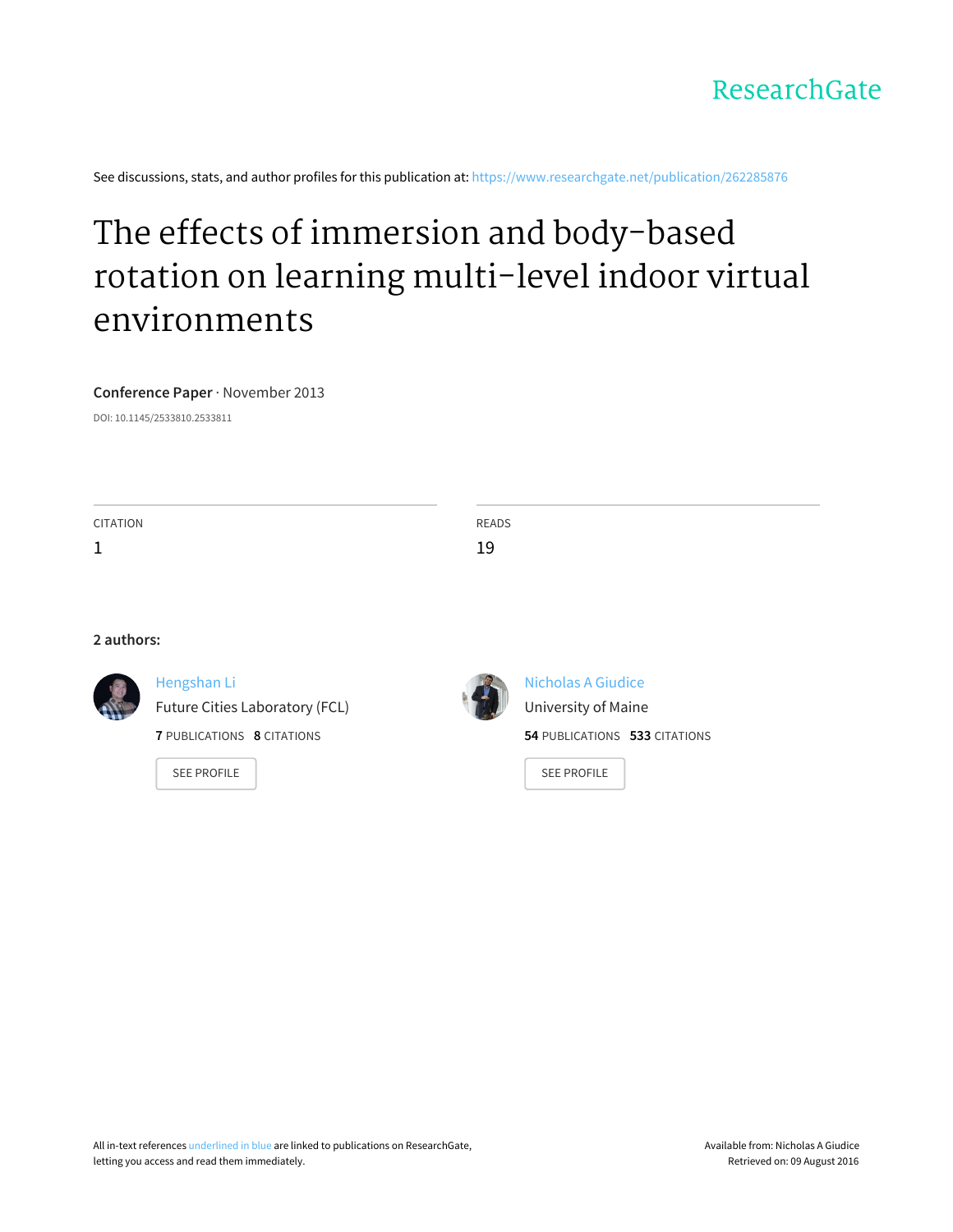# **The Effects of Immersion and Body-based Rotation on Learning Multi-level Indoor Virtual Environments**

Hengshan Li School of Computing and Information Science University of Maine Orono, Maine 04469, USA hengshan.li@umit.maine.edu

**ABSTRACT**

The goal of this study was to investigate how the immersion level of virtual environments (HMD vs. desktop) and rotation method (physical vs. imagined) affects wayfinding performance in multistory virtual buildings and the development of multi-level cognitive maps. Twelve participants learned multi-level virtual buildings using three VE conditions (physical rotation HMD, physical rotation desktop and imagined rotation desktop). They were then tested on four cross-level tasks, including: pointing, route navigation, vertical navigation, and paper-based drilling. Results showed that performance on between-floor trials was reliably worse than for within-floor trials and that this difference was neither improved by the level of immersion of the display nor the rotation behavior used during navigation. Our data suggest that increasing the fidelity of these interface variables does not yield more accurate development of multi-level cognitive maps. Indeed, multi-level indoor wayfinding performance was as effective with the simplest and least expensive desktop display based purely on joystick navigation as the more complex VE platforms. These findings show that spatial cognition research in multi-level virtual buildings need not be limited to immersive VEs with physical body rotation which require considerable equipment cost and increased technical complexity.

# **Categories and Subject Descriptors**

H.1.2 [**User/Machine Systems**]: Human factors; H.5.1 [**Multimedia Information Systems**]: Artificial, augmented, and virtual realities; H.5.2 [**Information Interfaces and Presentation**]: User Interfaces

#### **General Terms**

Design, Experimentation, Human Factors

# **Keywords**

Indoor wayfinding, multi-level cognitive map, immersive virtual environments, body-based rotation

Permission to make digital or hard copies of all or part of this work for personal or classroom use is granted without fee provided that copies are not made or distributed for profit or commercial advantage and that copies bear this notice and the full citation on the first page. Copyrights for components of this work owned by others than ACM must be honored. Abstracting with credit is permitted. To copy otherwise, or republish, to post on servers or to redistribute to lists, requires prior specific permission and/or a fee. Request permissions from Permissions@acm.org.

*ISA 13*, November 05-08 2013, Orlando, FL, USA

Copyright 2013 ACM 978-1-4503-2526-4/13/11 …\$15.00. http://dx.doi.org/10.1145/2533810.2533811

Nicholas A. Giudice School of Computing and Information Science University of Maine Orono, Maine 04469, USA nicholas.giudice@maine.edu

# **1. INTRODUCTION**

Virtual environments (VEs) have been used in many domains relating to indoor spaces, including for emergency response training scenarios [2], by architects to provide virtual walkthroughs [1, 4, 29], and by spatial cognition researchers studying spatial learning and wayfinding within buildings (see [15] for review). The advantage of virtual environment technology (VET) is that it readily facilitates manipulation of building layout and information content, as well as tracking of navigators' movement behavior. In addition, previous studies have shown that people can ultimately develop accurate spatial knowledge from exposure to large-scale VEs and that this knowledge is similar to knowledge acquisition gained from physical environments [18, 22, 27, 28], although the learning process in VEs typically takes a longer time than in physical buildings [20, 22]. Owing to the ubiquity of portable navigation devices, there is growing interest in researching user experiences, behavioral strategies, and spatial learning using digital indoor maps to navigate large buildings [9]. However, there are still many questions about the efficacy of this technology for learning and navigating multi-level (i.e. two or more story) buildings, whether virtual or physical.

An important characteristic of most complex indoor spaces, e.g. airports, libraries, and office buildings, is that they consist of multiple floors, which often cause navigators to become disoriented or lost when traversing between levels. For instance, Holscher et al. identified incongruent floor layouts, disorienting staircases, and lack of visual access to important level-related building features as the main causes of these wayfinding difficulties when traveling in complex multi-level buildings [8]. Several studies have shown that navigators are significantly less accurate when pointing to locations between floors than within a single floor and poor inter-floor knowledge has been argued as a major cause of disorientation in multi-level buildings [\[6,](https://www.researchgate.net/publication/262324203_The_Effects_of_Visual_Granularity_on_Indoor_Spatial_Learning_Assisted_by_Mobile_3D_Information_Displays?el=1_x_8&enrichId=rgreq-2d331ed9ce02028c351d1630ee70a685-XXX&enrichSource=Y292ZXJQYWdlOzI2MjI4NTg3NjtBUzoyODMwMjIwODQ1OTE2MTZAMTQ0NDQ4OTEzMTM0Nw==) 8, 26]. Given the aforementioned literature highlighting the difficulties of inter-level wayfinding behavior, there is a surprising dearth of research into the underlying theory of why integrating multi-level building information is so challenging for human spatial cognition. Therefore, further investigation of spatial behavior in complex multi-level indoor spaces is an important step in forming a theoretical framework of indoor wayfinding, which is at the heart of the current paper. Furthermore, a better understanding of the contributions and underlying mechanisms for how multi-level cognitive maps (the spatial representation of the multi-level building) are developed will benefit the future design of interactive virtual maps used in indoor navigation systems to support the most accurate spatial behaviors. Although the majority of research on multi-level indoor wayfinding has been conducted in physical environments [7, 8, 10, 17], a small body of research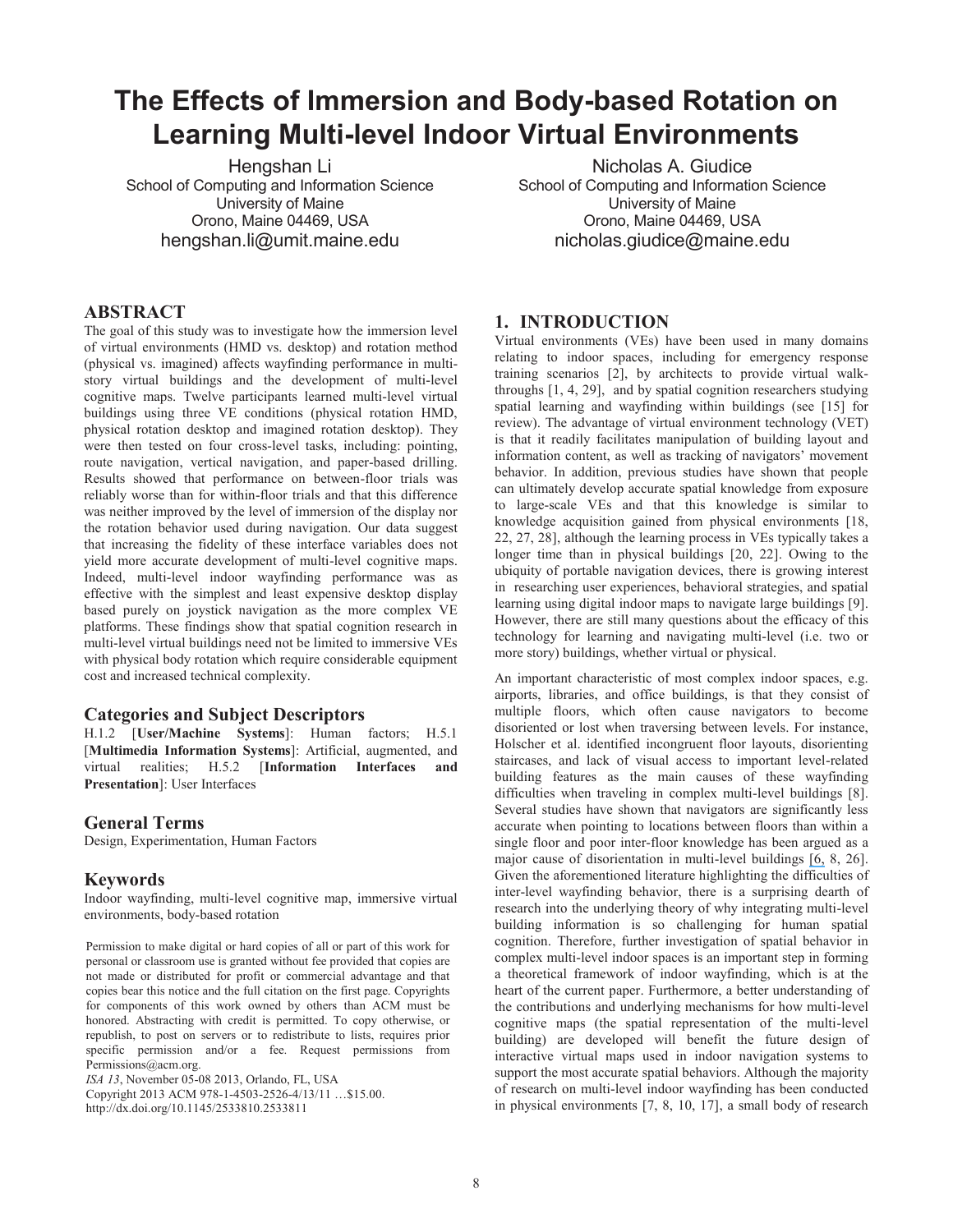has also been conducted in multi-level indoor VEs [\[3,](https://www.researchgate.net/publication/221314365_Navigation_aids_for_multi-floor_virtual_buildings_A_comparative_evaluation_of_two_approaches?el=1_x_8&enrichId=rgreq-2d331ed9ce02028c351d1630ee70a685-XXX&enrichSource=Y292ZXJQYWdlOzI2MjI4NTg3NjtBUzoyODMwMjIwODQ1OTE2MTZAMTQ0NDQ4OTEzMTM0Nw==) 6], findings that motivate the current experiments.

#### **2. Research Questions**

The first research question addressed by this paper asks how the immersion level of the virtual environment affects wayfinding performance and the development of multi-level cognitive maps. Immersion "describes the extent to which computer displays are capable of delivering an inclusive, extensive, surrounding, and vivid illusion of reality to the senses of human participants" [25]. This research question is addressed by comparing highly immersive VEs where the information is presented through a head-mounted display (HMD) and changes with head movement vs. low immersion desktop VEs, where the information is presented on a monitor. Compare to desktop VEs, immersive VEs generally have stereoscopic vision with a wider field of view and tracking of more degrees of freedom. Navigators can immerse themselves in these VEs and obtain a sense of presence that is not possible using desktop VEs (see [15] for review). Therefore, there is a common assumption that they are more effective than desktop VEs for certain spatial behaviors (e.g., searching, spatial learning, and wayfinding). However, immersive VE equipment, e.g., the HMD and head-tracking sensors, are far more expensive and complex to set up than desktop VE systems [30] and are therefore rarely used outside of the research lab setting. In addition, previous literature has shown that the HMD-based systems often elicit higher levels of simulator sickness and evoke larger negative emotions compared to desktop VEs [11]. By contrast, desktop VEs have become less expensive and the requisite graphics cards have become more powerful, meaning that the purchase and use of high quality desktop VE environments is more prevalent than in the past [12]. Hence, if performance with desktop VEs is shown to be similar to that with an HMD in some circumstances, use of this simpler technology may open the door for their use in a much broader application domain by many more people, instead of being limited to a few research labs as is generally the case with immersive VE systems. It is therefore critical to assess whether there is sufficient benefit to justify using the more costly immersive VE systems in spatial cognition research. Studies have shown that immersive VEs are more effective than desktop VEs in some close-range tasks, e.g. target detection ([19], see [15, 24] for review). However, other studies have provided evidence that desktop VEs are as effective as HMD-based VEs in some tasks. For instance, Mizell, et al. [16] found no significant differences between the HMD and desktop VE when they were used to learn a three-dimensional sculpture and were subsequently asked to make a physical model of it. As for relevant studies of navigation in VEs, Ruddle et al. [24] asked participants to walk through a virtual building using an HMD and the same environment using a desktop VE. Results of the study showed that participants using the HMD navigated the buildings significantly more quickly. However, there was no significant difference in the absolute percentage error of participants' straight-line distance estimates; also, there were no reliable differences in the direction-estimates between the two types of displays [24]. However, the VEs used in the aforementioned experiments were not based on multi-level buildings, which are important characteristics of indoor space. As we are interested in elucidating the theoretical underpinnings of multi-level cognitive maps, it is important that we render multilevel buildings. Furthermore, none of the previously discussed studies have investigated how use of learning in virtual environments (immersive or desktop) affects participants' crosslevel spatial knowledge, e.g., the absolute locations and relative directions of targets between floors and the corresponding point above or below a known landmark on the current floor. To perform such tasks with the greatest efficiency, we postulate that users must access a multi-level cognitive map developed by integrating knowledge of each floor when learning the building. In this paper, we propose that the development of multi-level cognitive maps plays an important role for supporting accurate performance on a range of tasks that require integrating knowledge between floors, as well as the more commonly studied within-floor measures. What is unknown from the literature is how the immersion level of the virtual environment affects wayfinding performance and the development of multi-level cognitive maps.

The second research question addressed in this paper asks whether the rotation method used in the desktop VE (imagined rotation desktop vs. physical rotation desktop) affects wayfinding performance and the development of multi-level cognitive maps. Navigation is the most common interactive task performed with wayfinding experiments in VEs. Unfortunately, the tracked space in the physical world is usually much smaller than the VE being navigated. In immersive VEs, previous techniques either replicate the motions of walking (e.g., treadmills, walking in place) or employ a joystick or keyboard to effect translation, while direction of movement is usually specified by either head orientation or a handheld pointer. In desktop VE systems, the joystick or keyboard is often used for both translation and orientation. Riecke et al. [21] conducted a study in which participants were asked to search through a computer generated environment for targets in a joystick condition, walking condition (translational and rotational movement) and rotation condition (only rotational movement). In the joystick condition, both horizontal translations and yaw/pitch rotations in the VE were controlled by the joystick. Participants in the walking condition navigated through the virtual scene by physically walking (translating and turning). Participants in the rotation condition used a joystick to translate through the virtual scene, but rotations were still controlled by corresponding physical motions (turning in place). The results showed that physical rotations alone without actual walking are sufficient for supporting users in finding targets in a single-level VE using an HMD. In addition, Giudice and Tietz [\[5\]](https://www.researchgate.net/publication/221104141_Learning_with_Virtual_Verbal_Displays_Effects_of_Interface_Fidelity_on_Cognitive_Map_Development?el=1_x_8&enrichId=rgreq-2d331ed9ce02028c351d1630ee70a685-XXX&enrichSource=Y292ZXJQYWdlOzI2MjI4NTg3NjtBUzoyODMwMjIwODQ1OTE2MTZAMTQ0NDQ4OTEzMTM0Nw==) conducted a study to investigate the effect of physical body rotation using virtual verbal displays (without HMDs) for environmental learning and wayfinding; the results also showed that employing physical rotation during learning significantly improved spatial knowledge acquisition and cognitive map development. Although previous literature has shown that translation with HMDs or virtual verbal displays based on a joystick as the means of movement through a single-level virtual space is effective, the rotational component of movement in desktop VEs, especially a multi-level desktop VE, is still unknown. To our knowledge, there has been no research comparing the effectiveness of physical rotation vs. imagined joystick rotation on wayfinding using desktop VEs, as we did in this research. If the results show that imagined rotation in desktop VEs is effective in supporting multi-level wayfinding, the setup of these VE systems will be further simplified, as only a joystick will be necessary and use of inertial tracking to update users' heading during physical rotation will be eliminated.

In a nut shell, this paper focuses on investigating users' performance in learning and navigating multi-level virtual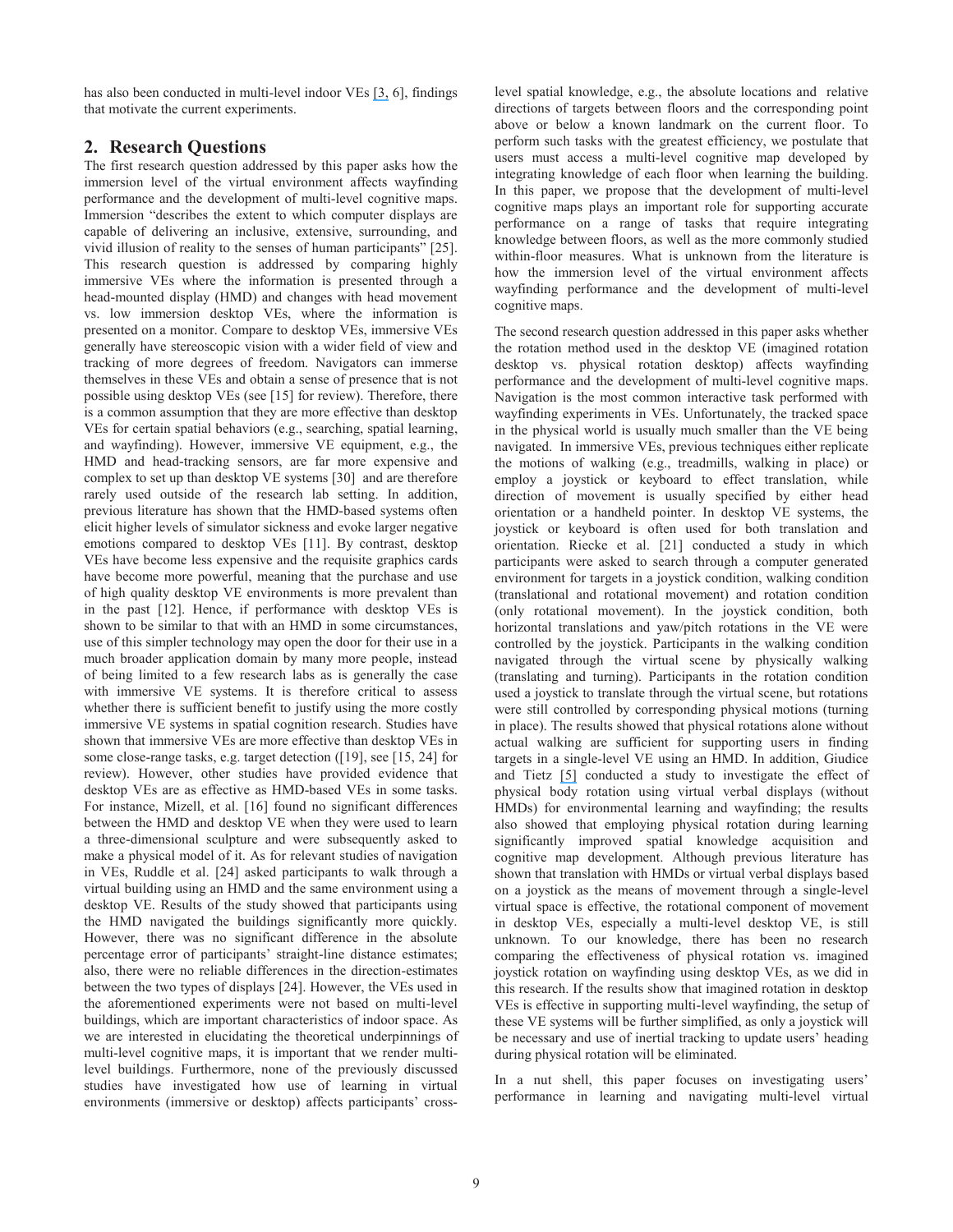buildings and employs a host of tasks requiring cross-level building knowledge to assess the development of multi-level cognitive maps. Three within-subject conditions (physical rotation HMD, physical rotation desktop and imagined rotation desktop) were used. To address the question of immersion, analysis will be done between the physical rotation HMD and physical rotation desktop conditions, as the only difference between these conditions is the level of VE immersion. To address the role of rotation, analysis will be done between the two desktop conditions, as they are matched on immersion level (desktop VE) but differ only on the rotation parameter.

In the physical rotation HMD condition, participants wear an HMD to apprehend the space as they navigate the VEs. A joystick is used to perform forward translation and rotations are made by spinning in place on a chair. An inertial tracker is used to update users' change in heading with rotation. In both of the two desktop conditions, participants used a laptop to see the virtual building. Similar to the physical rotation HMD condition, navigation in the physical rotation desktop VE was done using a joystick to perform translational movement and physical turning via the rotating chair was used to execute rotations. However, in the imagined rotation desktop condition, rotations were executed by twisting the stick about its z axis, which is the only difference between the two desktop conditions.

# **3. METHOD**

# **3.1 Participants**

Twelve participants (6 female and 6 male, mean age=25.9, SD=6.7) were recruited from the University of Maine student body. All participants self-reported as having normal (or corrected to normal) vision. All gave informed consent and received monetary compensation for their time.

# **3.2 Materials and Apparatus**

In the immersive HMD VE condition, we used a zSight integrated SXGA HMD (Sensics, Inc), incorporating inertial tracking, 70 degree field of view, and a high resolution full-color SXGA 1280×1024 pixels per eye. A Lenovo W510 Thinkpad 15.6-inch workstation notebook with an Intel Core i7 processor and NVIDIA Quadro FX 880M graphics was used in the two desktop VE conditions (information content was matched between displays). A Logitech Extreme 3D Pro Joystick was used in all three conditions to perform forward-back translations. In the imagined rotation desktop condition, participants use the joystick to make both translational and rotational movements. In all conditions, users sat on a rotatable chair with an attached platform (68\*50 cm) to hold the laptop used in the two desktop conditions. Our environments were comprised of three two-level buildings which were designed using Revit Architecture 2013 (AutoDesk, Inc), as shown in Figure 1. The Unity 4.0 VR engine (Unity Technologies) was used as the VE platform supporting users' real-time navigation and recording their trajectory and test performance.



**Figure 1. Virtual Environments (multi-level building).** 

As shown in Figure 2, the solid line represents the first floor layout and the dashed line represents the second floor layout. All virtual buildings used in the experiment were matched for layout complexity and topology, with both floors based on the same bounding rectangle (20\*40 meters) with one a dead-end branch. As previous research has indicated that incongruent floor layout is a cause of difficulty in indoor wayfinding [8], the current VEs were designed with 74% overlap of the two floors. Users could move continuously in the virtual building by the joystick at a fix speed (6m/s forward/backward, 3m/s sideways). For analytic convenience, the floor was broken into 5 m segments.



**Figure 2. Experimental layouts with target locations denoted.** 

The start learning point was located at the southeast corner of the first floor. There was a red arrow in the virtual building indicating the start point and the north direction. The two floors were connected by one staircase, located at the north of the building. The staircase and the start point arrow could serve as landmarks for orientation in each of the experimental buildings.

There were two pictures on the second floor and one picture on the first floor which served as experimental targets. Pictures were based on three high imagery words: chair, fish and kite. An additional practice building was used with another three pictures: table, bottle and dog. All targets were initially hidden from view but when participants passed the target, an audio signal was triggered that gave its name. The target also appeared visually for ten seconds and then faded out.

#### **3.3 Procedure**

A within-subject design was adopted, with twelve participants running in all three conditions. There were six phases in the experiment.

Phase 1: *Practice*. Participants were familiarized with the apparatus and navigation behavior in the VE. All experimental tasks were explained and demonstrated before starting the experimental trials.

Phase 2: *Environmental learning*. From a north orientation at the learning start point, participants freely learn the building for 3.5 minutes (established as sufficient from pilot studies) by means of a user-defined open search. They were asked to find all three targets and remember their relative direction to each other and the building's configuration as a whole. If users found all three targets early in their exploration, they were encouraged to keep on learning the environment until their time had expired. All participants successfully found all three targets within the limited learning period. The only dependent variable analyzed during the learning phase was the number of targets hit, based on the sum of times participants navigated to each individual target.

Phase 3: *Pointing task*. Participants were set to one of the target locations in the virtual building and asked to turn to face another target. They were instructed to face the direction that made a straight-line between the starting and ending target pair, ignoring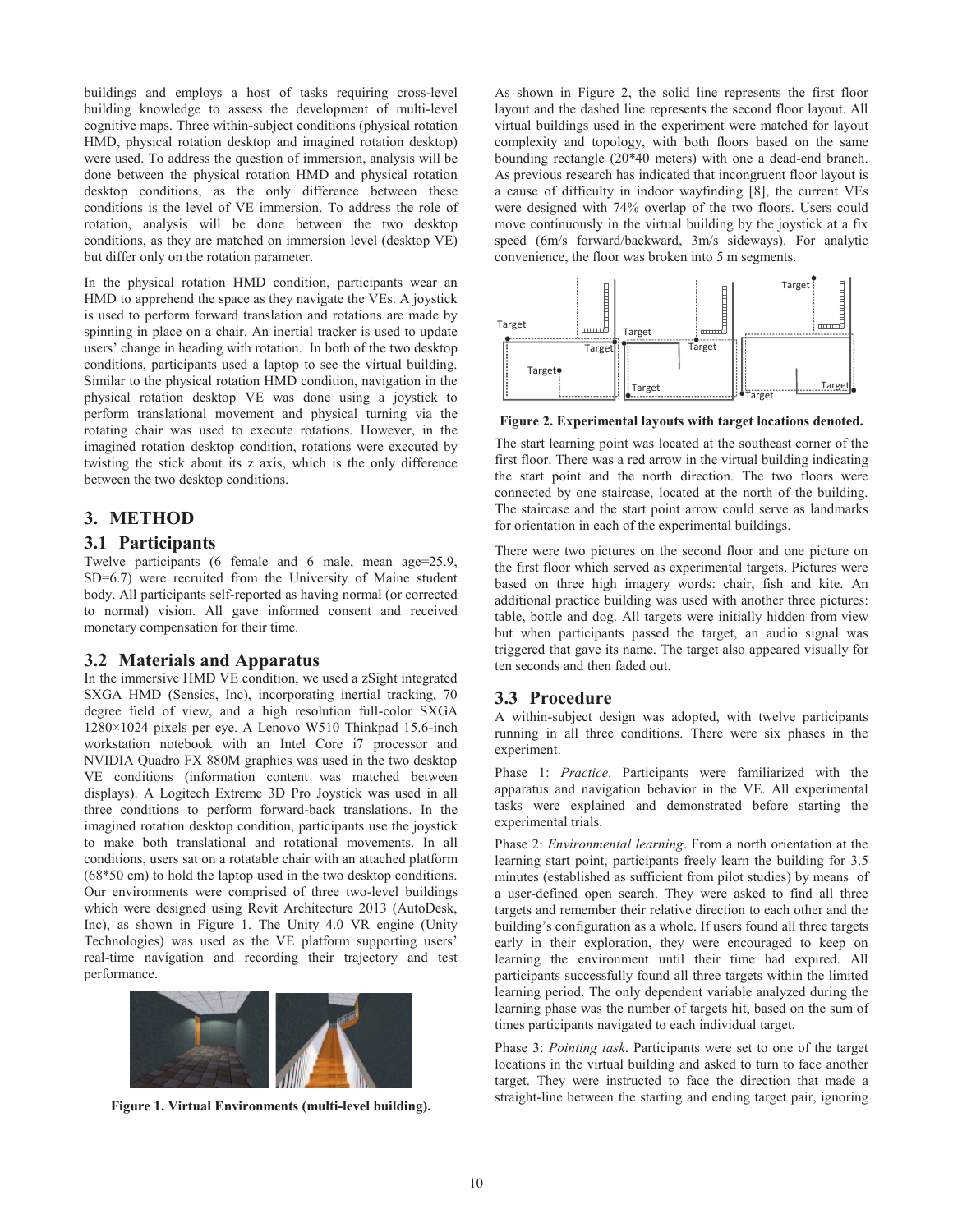the walls or paths to walk the route between them. To perform the task, participants must rotate in place and pull the joystick's trigger when they thought they were facing the correct direction to the destination target. If the targets were located on different floors, they were asked to ignore the height offset and point as if the targets were located on the same plane as the floor they were currently on. This task tested whether participants successfully learned the three target locations from phase 2 and could situate them in a globally coherent cognitive map of the building. Accurate pointing required them to make Euclidean judgments from one target to the other target. There are two between-floor pointing trials and one within-floor pointing trial. The two dependent variables analyzed were pointing time and pointing error.

Phase 4: *Navigation task*. Participants were automatically set at one of the target locations and asked to navigate to another target location using the shortest path. Both time and error were measured and participants were asked to navigate as quickly as possible without sacrificing accuracy. In this phase, the target is hidden, so when participants reached the target, they must pull the joystick's trigger to indicate that they had reached the requested location from memory. The order of the navigation routes was counterbalanced. Three dependent variables were analyzed for the navigation task. The first was navigation accuracy, based on whether participants successfully navigated to the correct location of the target. The second was navigation efficiency, based on whether the shortest route was executed (e.g., shortest route length over traveled route length). If incorrect, a third measure of navigation error was calculated, based on the route distance (segments) between the subject's response location and the location of the physical target.

Phase 5: *Vertical Navigation task*. Participants were set to one of the target locations and given its name. Their task was to navigate to the corresponding point in the environment that was directly above or below the target at which they were currently located. For example, if they were currently located at floor 1 at target chair, the task would be to navigate to the corresponding point on floor 2 that is directly above chair, as shown in Figure 3 (a). In each building, there was one target that was located at a place where there is no corresponding point on the other floor's corridor. In this case, they were asked to navigate to the location that was closest to the corresponding vertically-aligned point, as shown in Figure 3 (b).





(b)Target and Closest point are not vertically aligned

#### **Figure 3. Routes (represented by the dashed lines with arrows) between the target and the closest point to the corresponding vertically-aligned point.**

Two dependent variables were analyzed for the vertical navigation task. Vertical navigation accuracy was based on whether participants successfully navigated to the corresponding point of the target. Vertical navigation error distance was based on the

Euclidean distance (segments) between subject's response location and the physical location of the corresponding verticallyaligned target.

Phase 6: Paper-based drilling task. In this task, participants were first given a paper which showed the first floor layout. The experimenter provided the targets' names of the second floor. The task was to draw circles on the first floor layout to indicate the imagined vertical locations of second-floor targets on the depicted first-floor map, as shown in Figure 4 (a). Next, participants were given the second floor layout and asked to indicate the first floor targets using the same procedure as shown in Figure 4 (b). As the vertically-aligned targets may or may not correspond to the corridor structure of the depicted map, participants were told that targets could be outside of the map.



**Figure 4. Drawing the targets located on the other floor.** 

Two dependent variables were analyzed for the drilling task. The first was drilling accuracy, based on whether subject successfully drew the targets' corresponding point. The second was drilling distance, based on the Euclidean distance (segments) between subject's drilling location and the actual location of the corresponding vertically-aligned target.

# **4. RESULTS**

# **4.1 Learning phase**

The number of targets hit during exploration were subjected to a one-way repeated measures ANOVA having three levels of VE condition (physical rotation HMD, physical rotation desktop and imagined rotation desktop). The main effect of VE condition was significant,  $F(2, 70) = 4.436$ ,  $p < .015$ . To address the immersion level question, a pairwise comparison of the physical rotation HMD condition with the physical rotation desktop condition was performed, revealing a significant outcome,  $t(35) = -2.547$ ,  $p$ <.015, indicating that the average number of targets hit was significantly less in the higher immersion condition (HMD) (*M*=2.1, *SE*=.15) than in the lower immersion condition (desktop) (*M*=2.7, *SE*=.20). Similarly, to address the role of rotation, a pairwise comparison between the two desktop conditions was performed but was not significant,  $t(35) = -.572$ ,  $p > .571$ .

# **4.2 Pointing Task**

The pointing time was subjected to a two-way repeated measures ANOVA having three levels of VE conditions and two levels of floor (within-between floor trials). The main effect of floor was significant,  $F(2, 22) = 8.209$ ,  $p < .015$ , indicating that the average pointing time was reliably longer for the between-floor targets  $(M=17.3, SE=3.0)$  than for the within-floor targets  $(M=9.6,$ *SE*=2.1). The main effect of VE condition was non-significant,  $F(2, 22) = 1.144$ ,  $p > .337$  and there were no interaction effects between floor and VE condition.

Another two-way repeated measures ANOVA on pointing error was also run for the two factors. The main effect of floor was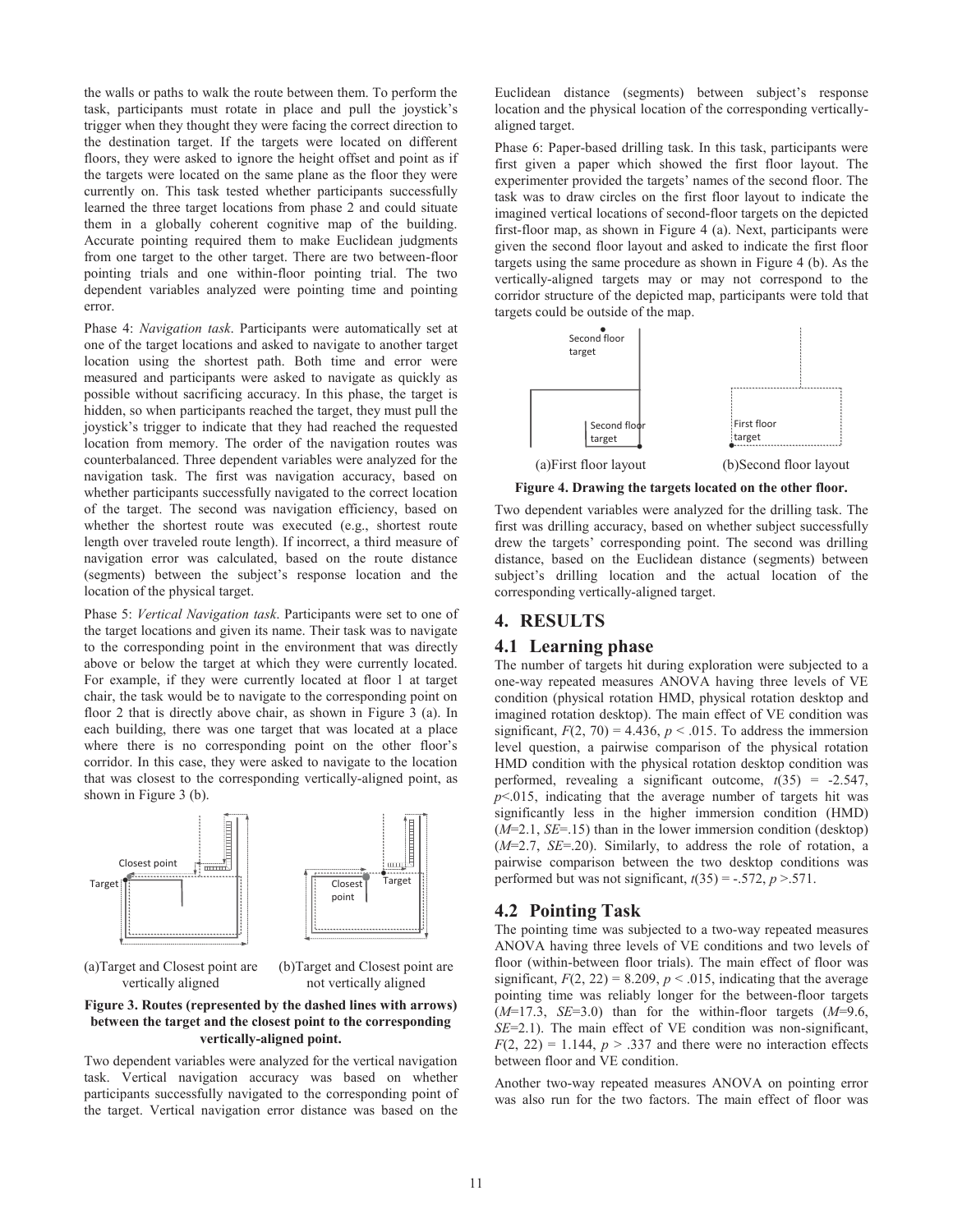significant,  $F(2, 22) = 36.496$ ,  $p < .0001$ , indicating that the average pointing error was reliably higher for the between-floor targets (*M*=53.0, *SE*=6.3) than for the within-floor targets (*M*=15.4, *SE*=3.3). There was no significant effect of VE condition,  $F(2, 22) = 1.274$ ,  $p > .299$  or any interaction effects.



**Figure 5. Comparison of average pointing error (± SEM) between three levels of VE conditions and two levels of floor.** 

#### **4.3 Navigation Task**

A two-way repeated measures ANOVA on navigation accuracy was run for the three VE conditions and floor factor. The main effect of floor was significant,  $F(2, 22) = 5.077$ ,  $p < .046$ , indicating that the average navigation accuracy was significantly lower for the between-floor targets (*M*=69.4%, *SE*=7.9%) than for the within-floor targets (*M*=86.1%, *SE*=5.0%). The main effect of VE condition was not significant,  $F(2, 22) = 1.900$ ,  $p > .173$  and there were no reliable interaction effects.





A two-way repeated measures ANOVA on navigation efficiency was run for the same factors. Neither the main effect of floor or VE condition was significant,  $F(2, 22) = 3.203$ ,  $p > .101$  and  $F(2, 12) = 3.203$  $22$ ) = 1.036, *p* > .372 respectively.

A two-way repeated measures ANOVA on navigation error was run for the same factors. The main effect of floor was significant,  $F(2, 22) = 7.383$ ,  $p < .02$ , indicating that the average navigation error was significantly higher for between-floor targets (*M*=1.6 segments, *SE*=.6) than for within-floor targets (*M*=.8 segments, *SE*=.4). The main effect of VE condition was not significant, *F*(2,  $22$ ) = 1.877,  $p > 0.177$ .

Taken together, these findings indicate that performance on the navigation task was almost identical between all three VE conditions, and that as predicted, the between-floor navigation trials were reliably worse than the analogous within-floor trials across all conditions.

# **4.4 Vertical Navigation Task**

A one-way repeated measures ANOVA on vertical navigation accuracy and navigation distance error were run for the three VE conditions. Neither the main effect of vertical navigation accuracy or navigation distance error was significant,  $F(2, 70) = .836$ ,  $p >$ .438 and *F*(2, 70) = .055, *p* > .946 respectively.

In this vertical navigation task, users navigated from one target to the corresponding vertically-aligned point, while in the previous navigation task, users navigated routes between targets. To investigate whether there was a significant effect of the task type on users' navigation accuracy, a one-way repeated measures ANOVA on navigation accuracy was run for the two tasks (route navigation task vs. vertical navigation task). The main effect of task type was significant,  $F(1, 107) = 27.913$ ,  $p < .0001$ , indicating that users yielded significantly higher target localization accuracy in the route navigation task (*M*=75.0%, *SE*=4.2%) than in the vertical navigation task (*M*=41.7%, *SE*=4.8%), showing that participants could more accurately navigate routes between targets on different floors than aligning a target with its corresponding vertically-aligned point on a different floor.

### **4.5 Paper-based Drilling Task**

A one-way repeated measures ANOVA on drilling accuracy was run with the three levels of VE condition. The main effect was significant,  $F(2, 70) = 3.237$ ,  $p < .045$ . Addressing the immersion level question, a pairwise post hoc comparison of the physical rotation HMD condition with the physical rotation desktop condition was significant,  $t(35)=2.256$ ,  $p<.030$ , indicating that the average drilling accuracy was significantly worse in the higher immersion condition (HMD) (*M*=25.0%, *SE*=7.3%) than in the lower immersion condition (physical rotation desktop) (*M*=47.2%, *SE*=8.4%). To address the role of rotation, a pairwise post hoc comparison of the two desktop conditions was conducted and also revealed significant differences,  $t(35)=-2.092$ ,  $p < 0.044$ , indicating that the average drilling accuracy in the physical rotation desktop condition (*M*=47.2%, *SE*=8.4%) was significantly higher than in the imagined rotation desktop condition (*M*=25.0%, *SE*=7.3%).

A one-way repeated measures ANOVA on drilling distance error was run with the same factor. The main effect of VE condition was not significant,  $F(2, 70) = 961$ ,  $p > .388$ .

#### **5. DISCUSSION**

The primary motivation of this study was to investigate whether desktop VEs are as effective as more immersive HMD-based VEs for supporting learning of multi-level virtual buildings and subsequent development of multi-level cognitive maps, as evaluated by a host of behavioral test measures comparing withinfloor vs. between-floor performance. The current results provide evidence that the desktop VE is similarly efficient for supporting users' navigation in multi-level virtual buildings. No significant differences were found in the pointing, navigation, and vertical navigation tasks between the two VE immersion levels (HMD vs. desktop). Indeed, in the pointing and navigation tasks, the performance in the desktop VE condition was numerically better than in the HMD VE condition.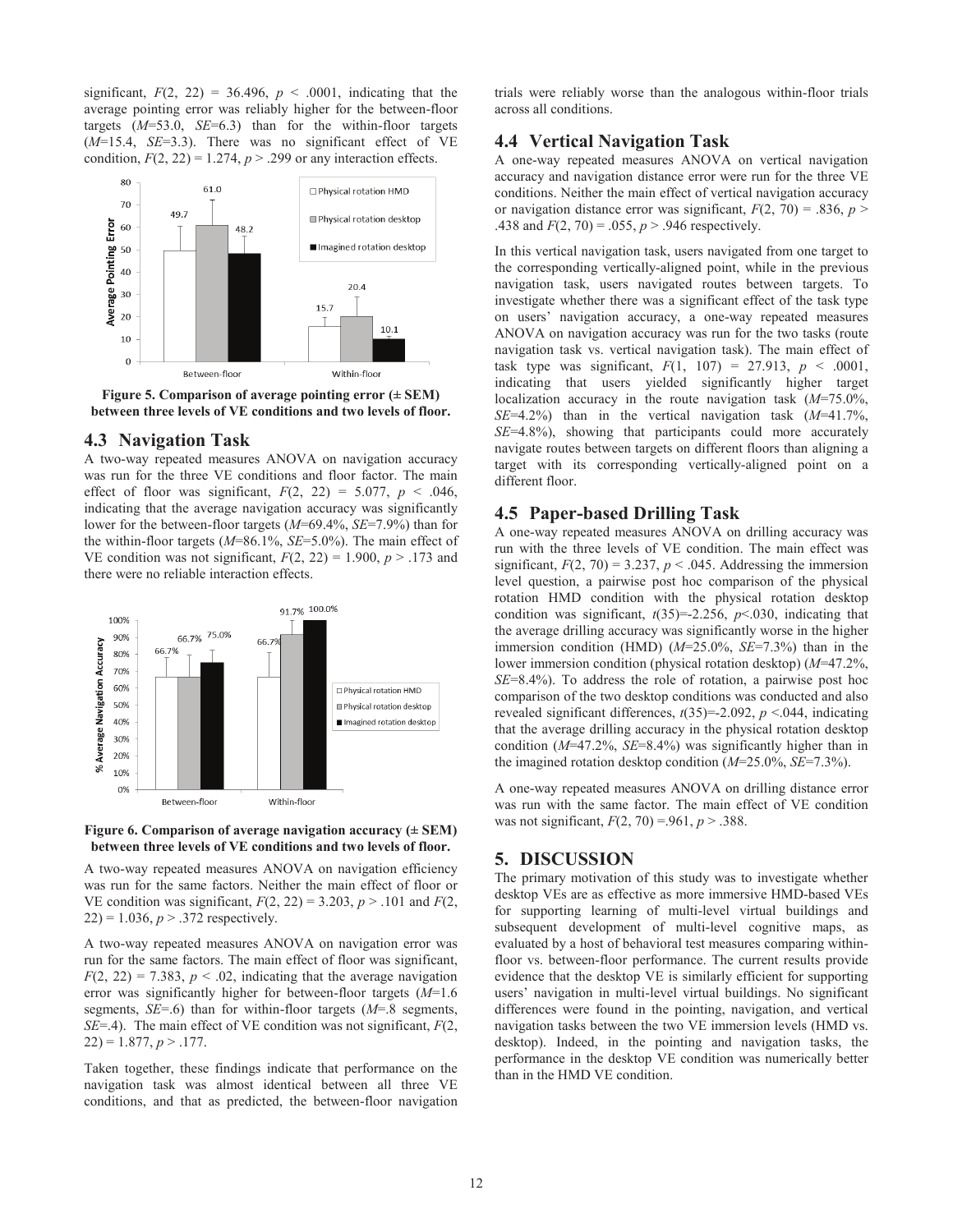There may still be advantages to use of immersive VEs, but the results of this paper indicate that at least with our tasks, the benefit gained from increasing immersion (e.g., HMD) may not be as pervasive as has been suggested in the literature. The most likely reason is that in this experiment, users had to navigate upstairs or downstairs in order to form a multi-level cognitive map of the building. The HMD VE platform cannot provide a vivid illusion of vertical travel in the stairway and hence, it is likely that higher immersion did not provide a benefit over the desktop VE and therefore led to no performance advantage. Second, participants in the immersive condition needed to wear an HMD on their head for about 15 minutes (including the learning and testing phases) which has been shown to sometimes cause discomfort for participants [11]. In corroboration, several participants in this experiment self-reported dizziness caused by wearing the HMD. As a result, the potential advantages of higher immersion may unfortunately be offset by limitations of the equipment on such factors. Where our results do not necessarily indicate that the desktop VE with a joystick is definitively the best interface for learning and navigating multi-level environments, they do suggest that this interface is an effective alternative for supporting these behaviors until cheaper, lighter and more comfortable immersive VEs are developed.

As for the second factor of rotation method (physical vs. imagined) in desktop VEs, the results showed that there were no significant differences between physical rotation and imagined rotation in the pointing, navigation, and vertical navigation tasks. The only task where participants showed a reliable benefit from physical rotation was the paper-based drilling task. However, the pointing error for physical rotation was much higher here than for the other two conditions, which limits definitive claims about the advantage of physical rotation from these data. The results found in this study are different from previous VE literature [\[5,](https://www.researchgate.net/publication/221104141_Learning_with_Virtual_Verbal_Displays_Effects_of_Interface_Fidelity_on_Cognitive_Map_Development?el=1_x_8&enrichId=rgreq-2d331ed9ce02028c351d1630ee70a685-XXX&enrichSource=Y292ZXJQYWdlOzI2MjI4NTg3NjtBUzoyODMwMjIwODQ1OTE2MTZAMTQ0NDQ4OTEzMTM0Nw==) 21, 23] in that the inclusion of physical rotation did not lead to a general trend for significantly improved performance. This finding is likely related to several factors. First, in this study, the role of rotation was addressed by analyzing two desktop VE conditions (physical rotation desktop vs. imagined rotation desktop). To execute rotations, users sat on a rotatable chair and turned in place. It is possible that this method of rotation was less intuitive and natural than rotating in place while standing as was used in previous studies that found advantages for physical rotation in virtual environments [\[5,](https://www.researchgate.net/publication/221104141_Learning_with_Virtual_Verbal_Displays_Effects_of_Interface_Fidelity_on_Cognitive_Map_Development?el=1_x_8&enrichId=rgreq-2d331ed9ce02028c351d1630ee70a685-XXX&enrichSource=Y292ZXJQYWdlOzI2MjI4NTg3NjtBUzoyODMwMjIwODQ1OTE2MTZAMTQ0NDQ4OTEzMTM0Nw==) 21]. In addition, when users rotated in the desktop VE conditions, they still had to fixate directly ahead on the laptop's screen; therefore, there were less degrees of freedom for rotation than in the immersive VEs, where head movement was unrestricted. Therefore, the potential advantages of physical rotation from proprioceptive and vestibular feedback may have been reduced in the current design. Second, the "spiral" movement along the narrow staircases requires good navigation skills in the VE. Several participants in the physical rotation conditions had difficulty in navigating smoothly along the staircases, as they usually made a turn too early or too late and thereby became stuck by the stair railing. In the physical rotation conditions, to execute smooth turns along the staircases, users had to simultaneously turn in the real world and move forward using the joystick. Thanks to the Logitech Extreme 3D Pro Joystick used in the imagined rotation desktop condition, users only needed to use one device to execute both rotational and translational movements by rotating and pushing the joystick. We argue that physically rotating the stick about its z axis is more analogous to physical rotation and may facilitate presence better

than standard joysticks or keyboards used in previous literature [21, 23]. The vertical travel, providing important translation and rotation information [14], is unfortunately the hardest aspect for virtual navigation in the physical rotation desktop VE, so it is perhaps not surprising that the performance on the test measures in the imagined rotation desktop condition (with joystick) was no worse and sometimes numerically better than in the physical rotation desktop VE condition.

In summary, this study did not provide any reliable and consistent evidence to suggest that more immersive VE systems and use of physical body rotation leads to better performance. However, the results showed that participants exhibited greater errors, and had lower navigation accuracy across all conditions when pointing and navigating to between-floor targets than within-floor targets. This result is consistent with previous literature studying multilevel indoor navigation [6, 8, 26]. To emphasize, although there were floor effects, there were no reliable interaction effects in any of the tasks we tested. This means that people were worse for between-floor trials irrespective of the VE condition they used. Therefore, we propose that neither increased immersion nor increased rotational fidelity helps users construct more accurate multi-level cognitive maps. Some situations may benefit from higher immersion or physical movement but at least for the range of tests used in the current complex multi-level environments, the desktop VR with joystick is sufficient and does not warrant the use of more complex equipment, especially given that HMD VEs are less comfortable, more expensive, harder to implement, and have increased technical complexity.

Finally, the results showed that the vertical navigation performance from one target to the corresponding vertically aligned point is harder than navigation between targets, as for all VE conditions, users found significantly more correct targets in the route navigation task (75.0% localization accuracy) than in the vertical navigation task (41.7% localization accuracy). Although users need to travel to another floor in the navigation task, it is essentially a route task as the spatial knowledge required was reinforced in the learning phase. The vertical navigation task, however, is testing the multi-level cognitive map, by evaluating whether participants can vertically align positions on different floors that were never explicitly specified as routes. These corresponding points' locations were not landmarks, as they were in the target-to-target navigation task. It is possible that during training participants traveled the route from one target to its vertically-aligned position but there was no reason to code this in memory. Hence, the routes between the target and the vertically aligned corresponding point have to be aligned based on accessing an accurately formed multi-level cognitive map. Our results indicate that it is very challenging to create such a multilevel cognitive map and to integrate vertical knowledge into a coherent 3D representation of the building. Future studies need to look at other methods to improve the development of multi-level cognitive maps beyond considering the VE technology or interface fidelity. We propose that the relatively poor performance on between floor trials observed here was due to poor visual access to inter-floor information. Preliminary support for this hypothesis has been obtained, showing that better visualization of the layered structure of the building (e.g., as from dynamic 2D overlapped maps) lead to more accurate multi-level cognitive map development [13].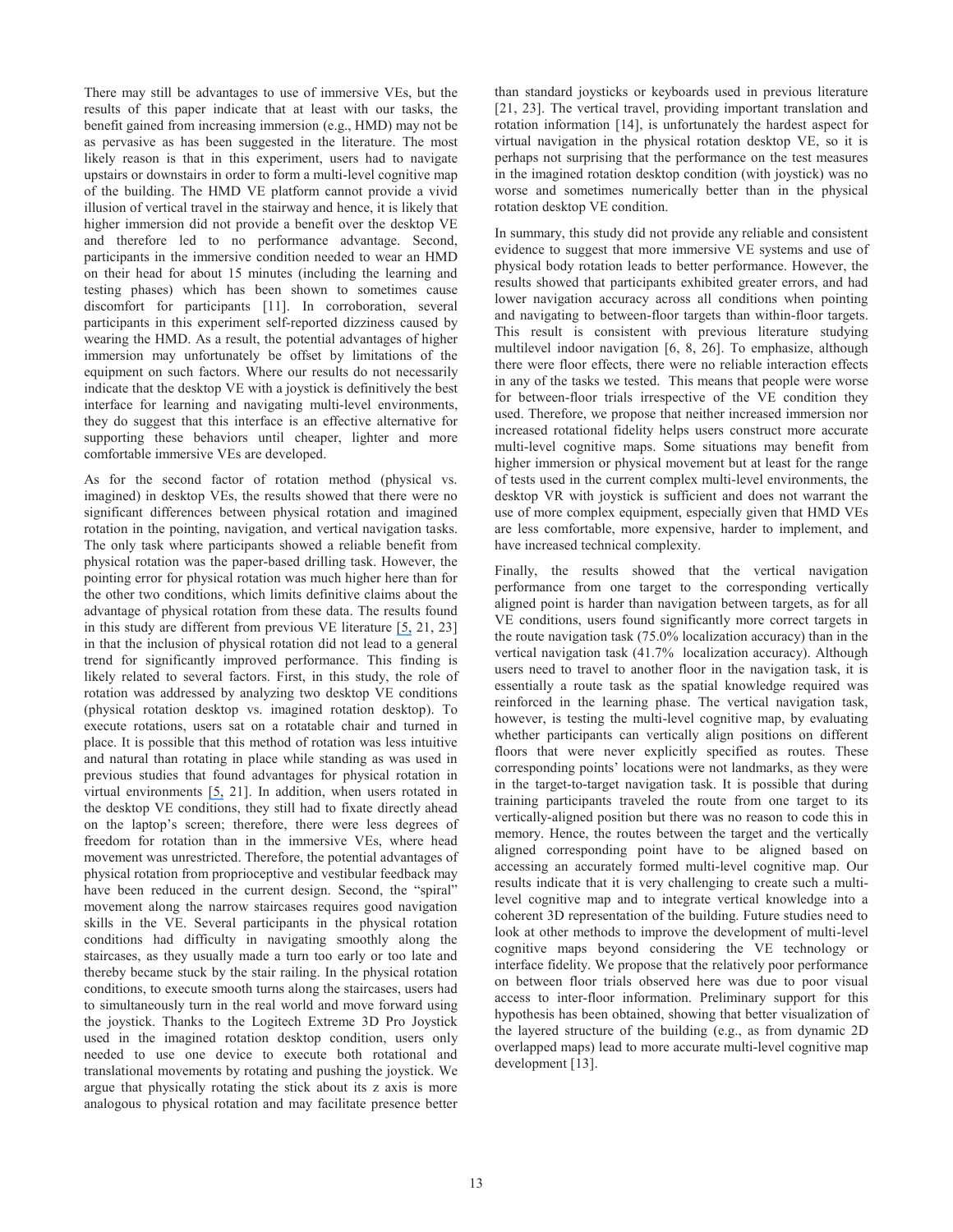# **6. ACKNOWLEDGMENTS**

This research was supported by NSF grant number: IIS-0916219.

# **7. REFERENCES**

- [1] Anderson, L. et al. 2003. A virtual environment for conceptual design in architecture. *Proceedings of the workshop on Virtual environments*. (2003), 57–63.
- [2] Chen, Y.-F. et al. 2008. The use of virtual world platforms for supporting an emergency response training exercise. *CGAMES conference*. 3, (2008).
- [3] [Chittaro, L. and Venkataraman, S. 2006. Navigation aids](https://www.researchgate.net/publication/221314365_Navigation_aids_for_multi-floor_virtual_buildings_A_comparative_evaluation_of_two_approaches?el=1_x_8&enrichId=rgreq-2d331ed9ce02028c351d1630ee70a685-XXX&enrichSource=Y292ZXJQYWdlOzI2MjI4NTg3NjtBUzoyODMwMjIwODQ1OTE2MTZAMTQ0NDQ4OTEzMTM0Nw==) [for multi-floor virtual buildings: A comparative](https://www.researchgate.net/publication/221314365_Navigation_aids_for_multi-floor_virtual_buildings_A_comparative_evaluation_of_two_approaches?el=1_x_8&enrichId=rgreq-2d331ed9ce02028c351d1630ee70a685-XXX&enrichSource=Y292ZXJQYWdlOzI2MjI4NTg3NjtBUzoyODMwMjIwODQ1OTE2MTZAMTQ0NDQ4OTEzMTM0Nw==)  [evaluation of two approaches.](https://www.researchgate.net/publication/221314365_Navigation_aids_for_multi-floor_virtual_buildings_A_comparative_evaluation_of_two_approaches?el=1_x_8&enrichId=rgreq-2d331ed9ce02028c351d1630ee70a685-XXX&enrichSource=Y292ZXJQYWdlOzI2MjI4NTg3NjtBUzoyODMwMjIwODQ1OTE2MTZAMTQ0NDQ4OTEzMTM0Nw==) *Proceedings of the ACM [symposium on Virtual reality software and technology](https://www.researchgate.net/publication/221314365_Navigation_aids_for_multi-floor_virtual_buildings_A_comparative_evaluation_of_two_approaches?el=1_x_8&enrichId=rgreq-2d331ed9ce02028c351d1630ee70a685-XXX&enrichSource=Y292ZXJQYWdlOzI2MjI4NTg3NjtBUzoyODMwMjIwODQ1OTE2MTZAMTQ0NDQ4OTEzMTM0Nw==)*  $(2006), 227 - 235.$  $(2006), 227 - 235.$
- [4] Drettakis, G. et al. 2007. Design and evaluation of a realworld virtual environment for architecture and urban planning. *Presence: Teleoperators and Virtual Environments*. 16, 3 (2007), 318–332.
- [5] [Giudice, N.A. and Tietz, J.D. 2008. Learning with virtual](https://www.researchgate.net/publication/221104141_Learning_with_Virtual_Verbal_Displays_Effects_of_Interface_Fidelity_on_Cognitive_Map_Development?el=1_x_8&enrichId=rgreq-2d331ed9ce02028c351d1630ee70a685-XXX&enrichSource=Y292ZXJQYWdlOzI2MjI4NTg3NjtBUzoyODMwMjIwODQ1OTE2MTZAMTQ0NDQ4OTEzMTM0Nw==)  [verbal displays: effects of interface fidelity on cognitive](https://www.researchgate.net/publication/221104141_Learning_with_Virtual_Verbal_Displays_Effects_of_Interface_Fidelity_on_Cognitive_Map_Development?el=1_x_8&enrichId=rgreq-2d331ed9ce02028c351d1630ee70a685-XXX&enrichSource=Y292ZXJQYWdlOzI2MjI4NTg3NjtBUzoyODMwMjIwODQ1OTE2MTZAMTQ0NDQ4OTEzMTM0Nw==) map development. *[Spatial Cognition VI. Learning,](https://www.researchgate.net/publication/221104141_Learning_with_Virtual_Verbal_Displays_Effects_of_Interface_Fidelity_on_Cognitive_Map_Development?el=1_x_8&enrichId=rgreq-2d331ed9ce02028c351d1630ee70a685-XXX&enrichSource=Y292ZXJQYWdlOzI2MjI4NTg3NjtBUzoyODMwMjIwODQ1OTE2MTZAMTQ0NDQ4OTEzMTM0Nw==)  [Reasoning, and Talking about Space](https://www.researchgate.net/publication/221104141_Learning_with_Virtual_Verbal_Displays_Effects_of_Interface_Fidelity_on_Cognitive_Map_Development?el=1_x_8&enrichId=rgreq-2d331ed9ce02028c351d1630ee70a685-XXX&enrichSource=Y292ZXJQYWdlOzI2MjI4NTg3NjtBUzoyODMwMjIwODQ1OTE2MTZAMTQ0NDQ4OTEzMTM0Nw==)*. 5248, (2008), 121– [137.](https://www.researchgate.net/publication/221104141_Learning_with_Virtual_Verbal_Displays_Effects_of_Interface_Fidelity_on_Cognitive_Map_Development?el=1_x_8&enrichId=rgreq-2d331ed9ce02028c351d1630ee70a685-XXX&enrichSource=Y292ZXJQYWdlOzI2MjI4NTg3NjtBUzoyODMwMjIwODQ1OTE2MTZAMTQ0NDQ4OTEzMTM0Nw==)
- [6] [Giudice, N. A. and Li, H. 2012. The Effects of Visual](https://www.researchgate.net/publication/262324203_The_Effects_of_Visual_Granularity_on_Indoor_Spatial_Learning_Assisted_by_Mobile_3D_Information_Displays?el=1_x_8&enrichId=rgreq-2d331ed9ce02028c351d1630ee70a685-XXX&enrichSource=Y292ZXJQYWdlOzI2MjI4NTg3NjtBUzoyODMwMjIwODQ1OTE2MTZAMTQ0NDQ4OTEzMTM0Nw==) [Granularity on Indoor Spatial Learning Assisted by](https://www.researchgate.net/publication/262324203_The_Effects_of_Visual_Granularity_on_Indoor_Spatial_Learning_Assisted_by_Mobile_3D_Information_Displays?el=1_x_8&enrichId=rgreq-2d331ed9ce02028c351d1630ee70a685-XXX&enrichSource=Y292ZXJQYWdlOzI2MjI4NTg3NjtBUzoyODMwMjIwODQ1OTE2MTZAMTQ0NDQ4OTEzMTM0Nw==)  [Mobile 3D Information Displays.](https://www.researchgate.net/publication/262324203_The_Effects_of_Visual_Granularity_on_Indoor_Spatial_Learning_Assisted_by_Mobile_3D_Information_Displays?el=1_x_8&enrichId=rgreq-2d331ed9ce02028c351d1630ee70a685-XXX&enrichSource=Y292ZXJQYWdlOzI2MjI4NTg3NjtBUzoyODMwMjIwODQ1OTE2MTZAMTQ0NDQ4OTEzMTM0Nw==) *Spatial Cognition VIII*. [C. Stachniss et al., eds. Springer Berlin Heidelberg. 163](https://www.researchgate.net/publication/262324203_The_Effects_of_Visual_Granularity_on_Indoor_Spatial_Learning_Assisted_by_Mobile_3D_Information_Displays?el=1_x_8&enrichId=rgreq-2d331ed9ce02028c351d1630ee70a685-XXX&enrichSource=Y292ZXJQYWdlOzI2MjI4NTg3NjtBUzoyODMwMjIwODQ1OTE2MTZAMTQ0NDQ4OTEzMTM0Nw==)– [172.](https://www.researchgate.net/publication/262324203_The_Effects_of_Visual_Granularity_on_Indoor_Spatial_Learning_Assisted_by_Mobile_3D_Information_Displays?el=1_x_8&enrichId=rgreq-2d331ed9ce02028c351d1630ee70a685-XXX&enrichSource=Y292ZXJQYWdlOzI2MjI4NTg3NjtBUzoyODMwMjIwODQ1OTE2MTZAMTQ0NDQ4OTEzMTM0Nw==)
- [7] [Hölscher, C. et al. 2009. Adaptivity of wayfinding](https://www.researchgate.net/publication/41782112_Adaptivity_of_wayfinding_strategies_in_a_multi-building_ensemble_The_effects_of_spatial_structure_task_requirements_and_metric_information?el=1_x_8&enrichId=rgreq-2d331ed9ce02028c351d1630ee70a685-XXX&enrichSource=Y292ZXJQYWdlOzI2MjI4NTg3NjtBUzoyODMwMjIwODQ1OTE2MTZAMTQ0NDQ4OTEzMTM0Nw==) [strategies in a multi-building ensemble: The effects of](https://www.researchgate.net/publication/41782112_Adaptivity_of_wayfinding_strategies_in_a_multi-building_ensemble_The_effects_of_spatial_structure_task_requirements_and_metric_information?el=1_x_8&enrichId=rgreq-2d331ed9ce02028c351d1630ee70a685-XXX&enrichSource=Y292ZXJQYWdlOzI2MjI4NTg3NjtBUzoyODMwMjIwODQ1OTE2MTZAMTQ0NDQ4OTEzMTM0Nw==)  [spatial structure, task requirements, and metric](https://www.researchgate.net/publication/41782112_Adaptivity_of_wayfinding_strategies_in_a_multi-building_ensemble_The_effects_of_spatial_structure_task_requirements_and_metric_information?el=1_x_8&enrichId=rgreq-2d331ed9ce02028c351d1630ee70a685-XXX&enrichSource=Y292ZXJQYWdlOzI2MjI4NTg3NjtBUzoyODMwMjIwODQ1OTE2MTZAMTQ0NDQ4OTEzMTM0Nw==) information. *[Journal of Environmental Psychology](https://www.researchgate.net/publication/41782112_Adaptivity_of_wayfinding_strategies_in_a_multi-building_ensemble_The_effects_of_spatial_structure_task_requirements_and_metric_information?el=1_x_8&enrichId=rgreq-2d331ed9ce02028c351d1630ee70a685-XXX&enrichSource=Y292ZXJQYWdlOzI2MjI4NTg3NjtBUzoyODMwMjIwODQ1OTE2MTZAMTQ0NDQ4OTEzMTM0Nw==)*. 29, 2 [\(2009\), 208](https://www.researchgate.net/publication/41782112_Adaptivity_of_wayfinding_strategies_in_a_multi-building_ensemble_The_effects_of_spatial_structure_task_requirements_and_metric_information?el=1_x_8&enrichId=rgreq-2d331ed9ce02028c351d1630ee70a685-XXX&enrichSource=Y292ZXJQYWdlOzI2MjI4NTg3NjtBUzoyODMwMjIwODQ1OTE2MTZAMTQ0NDQ4OTEzMTM0Nw==)–219.
- [8] Hölscher, C. et al. 2006. Up the down staircase: Wayfinding strategies in multi-level buildings. *Journal of Environmental Psychology*. 26, 4 (Dec. 2006), 284–299.
- [9] Hölscher, C. et al. 2013. Wayfinding Cognition & Mobile Maps for Indoor Settings. *wwwusers.cs.umn.edu*. (2013).
- [\[10\]](https://www.researchgate.net/publication/228668135_Capturing_indoor_wayfinding_strategies_and_differences_in_spatial_knowledge_with_space_syntax?el=1_x_8&enrichId=rgreq-2d331ed9ce02028c351d1630ee70a685-XXX&enrichSource=Y292ZXJQYWdlOzI2MjI4NTg3NjtBUzoyODMwMjIwODQ1OTE2MTZAMTQ0NDQ4OTEzMTM0Nw==) [Hölscher, C. and Brösamle, M. 2007. Capturing indoor](https://www.researchgate.net/publication/228668135_Capturing_indoor_wayfinding_strategies_and_differences_in_spatial_knowledge_with_space_syntax?el=1_x_8&enrichId=rgreq-2d331ed9ce02028c351d1630ee70a685-XXX&enrichSource=Y292ZXJQYWdlOzI2MjI4NTg3NjtBUzoyODMwMjIwODQ1OTE2MTZAMTQ0NDQ4OTEzMTM0Nw==) [wayfinding strategies and differences in spatial](https://www.researchgate.net/publication/228668135_Capturing_indoor_wayfinding_strategies_and_differences_in_spatial_knowledge_with_space_syntax?el=1_x_8&enrichId=rgreq-2d331ed9ce02028c351d1630ee70a685-XXX&enrichSource=Y292ZXJQYWdlOzI2MjI4NTg3NjtBUzoyODMwMjIwODQ1OTE2MTZAMTQ0NDQ4OTEzMTM0Nw==) [knowledge with space syntax.](https://www.researchgate.net/publication/228668135_Capturing_indoor_wayfinding_strategies_and_differences_in_spatial_knowledge_with_space_syntax?el=1_x_8&enrichId=rgreq-2d331ed9ce02028c351d1630ee70a685-XXX&enrichSource=Y292ZXJQYWdlOzI2MjI4NTg3NjtBUzoyODMwMjIwODQ1OTE2MTZAMTQ0NDQ4OTEzMTM0Nw==) *6th International Space [Syntax Symposium](https://www.researchgate.net/publication/228668135_Capturing_indoor_wayfinding_strategies_and_differences_in_spatial_knowledge_with_space_syntax?el=1_x_8&enrichId=rgreq-2d331ed9ce02028c351d1630ee70a685-XXX&enrichSource=Y292ZXJQYWdlOzI2MjI4NTg3NjtBUzoyODMwMjIwODQ1OTE2MTZAMTQ0NDQ4OTEzMTM0Nw==)* (Istanbul, 2007).
- [11] Kim, K. et al. 2012. Comparison of desktop, head mounted display, and six wall fully immersive systems using a stressful task. *2012 IEEE Virtual Reality (VR)*. (Mar. 2012), 143–144.
- [12] Lau, R.W.H. et al. 2003. Emerging web graphics standards and technologies. *Computer Graphics and Applications, IEEE*. 23, 1 (2003), 66–75.
- [13] [Li, H. and Giudice, N.A. 2013. The Effects of 2D and 3D](https://www.researchgate.net/publication/262366010_The_effects_of_2D_and_3D_maps_on_learning_virtual_multi-level_indoor_environments?el=1_x_8&enrichId=rgreq-2d331ed9ce02028c351d1630ee70a685-XXX&enrichSource=Y292ZXJQYWdlOzI2MjI4NTg3NjtBUzoyODMwMjIwODQ1OTE2MTZAMTQ0NDQ4OTEzMTM0Nw==) [Maps on Learning Virtual Multi-level Indoor](https://www.researchgate.net/publication/262366010_The_effects_of_2D_and_3D_maps_on_learning_virtual_multi-level_indoor_environments?el=1_x_8&enrichId=rgreq-2d331ed9ce02028c351d1630ee70a685-XXX&enrichSource=Y292ZXJQYWdlOzI2MjI4NTg3NjtBUzoyODMwMjIwODQ1OTE2MTZAMTQ0NDQ4OTEzMTM0Nw==) Environments. *[1st ACM SIGSPATIAL International](https://www.researchgate.net/publication/262366010_The_effects_of_2D_and_3D_maps_on_learning_virtual_multi-level_indoor_environments?el=1_x_8&enrichId=rgreq-2d331ed9ce02028c351d1630ee70a685-XXX&enrichSource=Y292ZXJQYWdlOzI2MjI4NTg3NjtBUzoyODMwMjIwODQ1OTE2MTZAMTQ0NDQ4OTEzMTM0Nw==) [Workshop on Interacting with Maps \(MapInteract 2013\)](https://www.researchgate.net/publication/262366010_The_effects_of_2D_and_3D_maps_on_learning_virtual_multi-level_indoor_environments?el=1_x_8&enrichId=rgreq-2d331ed9ce02028c351d1630ee70a685-XXX&enrichSource=Y292ZXJQYWdlOzI2MjI4NTg3NjtBUzoyODMwMjIwODQ1OTE2MTZAMTQ0NDQ4OTEzMTM0Nw==)* [\(Orlando, USA, 2013\).](https://www.researchgate.net/publication/262366010_The_effects_of_2D_and_3D_maps_on_learning_virtual_multi-level_indoor_environments?el=1_x_8&enrichId=rgreq-2d331ed9ce02028c351d1630ee70a685-XXX&enrichSource=Y292ZXJQYWdlOzI2MjI4NTg3NjtBUzoyODMwMjIwODQ1OTE2MTZAMTQ0NDQ4OTEzMTM0Nw==)
- [14] [Li, H. and Giudice, N.A. 2012. Using Mobile 3D](https://www.researchgate.net/publication/267262541_Using_Mobile_3D_Visualization_Techniques_to_Facilitate_Multi-level_Cognitive_Map_Development_of_Complex_Indoor_Spaces?el=1_x_8&enrichId=rgreq-2d331ed9ce02028c351d1630ee70a685-XXX&enrichSource=Y292ZXJQYWdlOzI2MjI4NTg3NjtBUzoyODMwMjIwODQ1OTE2MTZAMTQ0NDQ4OTEzMTM0Nw==) [Visualization Techniques to Facilitate Multi-level](https://www.researchgate.net/publication/267262541_Using_Mobile_3D_Visualization_Techniques_to_Facilitate_Multi-level_Cognitive_Map_Development_of_Complex_Indoor_Spaces?el=1_x_8&enrichId=rgreq-2d331ed9ce02028c351d1630ee70a685-XXX&enrichSource=Y292ZXJQYWdlOzI2MjI4NTg3NjtBUzoyODMwMjIwODQ1OTE2MTZAMTQ0NDQ4OTEzMTM0Nw==) [Cognitive Map Development of Complex Indoor Spaces.](https://www.researchgate.net/publication/267262541_Using_Mobile_3D_Visualization_Techniques_to_Facilitate_Multi-level_Cognitive_Map_Development_of_Complex_Indoor_Spaces?el=1_x_8&enrichId=rgreq-2d331ed9ce02028c351d1630ee70a685-XXX&enrichSource=Y292ZXJQYWdlOzI2MjI4NTg3NjtBUzoyODMwMjIwODQ1OTE2MTZAMTQ0NDQ4OTEzMTM0Nw==)  *[SKALID 2012: Workshop on Spatial Knowledge](https://www.researchgate.net/publication/267262541_Using_Mobile_3D_Visualization_Techniques_to_Facilitate_Multi-level_Cognitive_Map_Development_of_Complex_Indoor_Spaces?el=1_x_8&enrichId=rgreq-2d331ed9ce02028c351d1630ee70a685-XXX&enrichSource=Y292ZXJQYWdlOzI2MjI4NTg3NjtBUzoyODMwMjIwODQ1OTE2MTZAMTQ0NDQ4OTEzMTM0Nw==) [Acquisition with Limited Information Displays](https://www.researchgate.net/publication/267262541_Using_Mobile_3D_Visualization_Techniques_to_Facilitate_Multi-level_Cognitive_Map_Development_of_Complex_Indoor_Spaces?el=1_x_8&enrichId=rgreq-2d331ed9ce02028c351d1630ee70a685-XXX&enrichSource=Y292ZXJQYWdlOzI2MjI4NTg3NjtBUzoyODMwMjIwODQ1OTE2MTZAMTQ0NDQ4OTEzMTM0Nw==)* (Bavaria, [Germany., 2012\).](https://www.researchgate.net/publication/267262541_Using_Mobile_3D_Visualization_Techniques_to_Facilitate_Multi-level_Cognitive_Map_Development_of_Complex_Indoor_Spaces?el=1_x_8&enrichId=rgreq-2d331ed9ce02028c351d1630ee70a685-XXX&enrichSource=Y292ZXJQYWdlOzI2MjI4NTg3NjtBUzoyODMwMjIwODQ1OTE2MTZAMTQ0NDQ4OTEzMTM0Nw==)
- [15] Loomis, J.M. et al. 1999. Immersive virtual environment technology as a basic research tool in psychology. *Behavior research methods, instruments, & computers*. 31, 4 (Nov. 1999), 557–64.
- [16] Mizell, D.W. et al. 2002. Comparing immersive virtual reality with other display modes for visualizing complex 3D geometry. *Boeing and University College* (London, 2002).
- [\[17\]](https://www.researchgate.net/publication/248509292_Integrating_Knowledge_of_Vertically_Aligned_Large-Scale_Spaces?el=1_x_8&enrichId=rgreq-2d331ed9ce02028c351d1630ee70a685-XXX&enrichSource=Y292ZXJQYWdlOzI2MjI4NTg3NjtBUzoyODMwMjIwODQ1OTE2MTZAMTQ0NDQ4OTEzMTM0Nw==) Montello, D.R. and Pick, H.L. 1993. Integrating [Knowledge of Vertically Aligned Large-Scale Spaces.](https://www.researchgate.net/publication/248509292_Integrating_Knowledge_of_Vertically_Aligned_Large-Scale_Spaces?el=1_x_8&enrichId=rgreq-2d331ed9ce02028c351d1630ee70a685-XXX&enrichSource=Y292ZXJQYWdlOzI2MjI4NTg3NjtBUzoyODMwMjIwODQ1OTE2MTZAMTQ0NDQ4OTEzMTM0Nw==)  *[Environment and Behavior](https://www.researchgate.net/publication/248509292_Integrating_Knowledge_of_Vertically_Aligned_Large-Scale_Spaces?el=1_x_8&enrichId=rgreq-2d331ed9ce02028c351d1630ee70a685-XXX&enrichSource=Y292ZXJQYWdlOzI2MjI4NTg3NjtBUzoyODMwMjIwODQ1OTE2MTZAMTQ0NDQ4OTEzMTM0Nw==)*. 25, 3 (May. 1993), 457–484.
- [18] O'Neill, M.J. 1992. Effects of familiarity and plan complexity on wayfinding in simulated buildings. *Journal of Environmental Psychology*. 12, 4 (1992), 319–327.
- [19] Pausch, R. et al. 1993. A user study comparing headmounted and stationary displays. *Virtual Reality, 1993. Proceedings., IEEE 1993 Symposium on Research Frontiers in* (1993), 41–45.
- [20] Richardson, A.E. et al. 1999. Spatial knowledge acquisition from maps and from navigation in real and virtual environments. *Memory & Cognition*. 27, 4 (Jul. 1999), 741–750.
- [21] Riecke, B.E. et al. 2010. Do we need to walk for effective virtual reality navigation? physical rotations alone may suffice. *Spatial Cognition VII*. C. Hölscher et al., eds. Springer Berlin Heidelberg. 234–247.
- [22] Ruddle, R. a. et al. 1997. Navigating buildings in "desktop" virtual environments: Experimental investigations using extended navigational experience. *Journal of Experimental Psychology: Applied*. 3, 2 (1997), 143– 159.
- [\[23\]](https://www.researchgate.net/publication/7011400_For_Efficient_Navigational_Search_Humans_Require_Full_Physical_Movement_but_Not_a_Rich_Visual_Scene?el=1_x_8&enrichId=rgreq-2d331ed9ce02028c351d1630ee70a685-XXX&enrichSource=Y292ZXJQYWdlOzI2MjI4NTg3NjtBUzoyODMwMjIwODQ1OTE2MTZAMTQ0NDQ4OTEzMTM0Nw==) [Ruddle, R. and Lessels, S. 2006. For efficient](https://www.researchgate.net/publication/7011400_For_Efficient_Navigational_Search_Humans_Require_Full_Physical_Movement_but_Not_a_Rich_Visual_Scene?el=1_x_8&enrichId=rgreq-2d331ed9ce02028c351d1630ee70a685-XXX&enrichSource=Y292ZXJQYWdlOzI2MjI4NTg3NjtBUzoyODMwMjIwODQ1OTE2MTZAMTQ0NDQ4OTEzMTM0Nw==) [navigational search, humans require full physical](https://www.researchgate.net/publication/7011400_For_Efficient_Navigational_Search_Humans_Require_Full_Physical_Movement_but_Not_a_Rich_Visual_Scene?el=1_x_8&enrichId=rgreq-2d331ed9ce02028c351d1630ee70a685-XXX&enrichSource=Y292ZXJQYWdlOzI2MjI4NTg3NjtBUzoyODMwMjIwODQ1OTE2MTZAMTQ0NDQ4OTEzMTM0Nw==)  [movement, but not a rich visual scene.](https://www.researchgate.net/publication/7011400_For_Efficient_Navigational_Search_Humans_Require_Full_Physical_Movement_but_Not_a_Rich_Visual_Scene?el=1_x_8&enrichId=rgreq-2d331ed9ce02028c351d1630ee70a685-XXX&enrichSource=Y292ZXJQYWdlOzI2MjI4NTg3NjtBUzoyODMwMjIwODQ1OTE2MTZAMTQ0NDQ4OTEzMTM0Nw==) *Psychological Science*[. 17, \(2006\), 460](https://www.researchgate.net/publication/7011400_For_Efficient_Navigational_Search_Humans_Require_Full_Physical_Movement_but_Not_a_Rich_Visual_Scene?el=1_x_8&enrichId=rgreq-2d331ed9ce02028c351d1630ee70a685-XXX&enrichSource=Y292ZXJQYWdlOzI2MjI4NTg3NjtBUzoyODMwMjIwODQ1OTE2MTZAMTQ0NDQ4OTEzMTM0Nw==)–465.
- [24] Ruddle, R.A. et al. 1999. Navigating large-scale virtual environments: What differences occur between helmetmounted and desk-top displays? *Presence : Teleoperators and Virtual Environments*. 8, 2 (1999), 157–168.